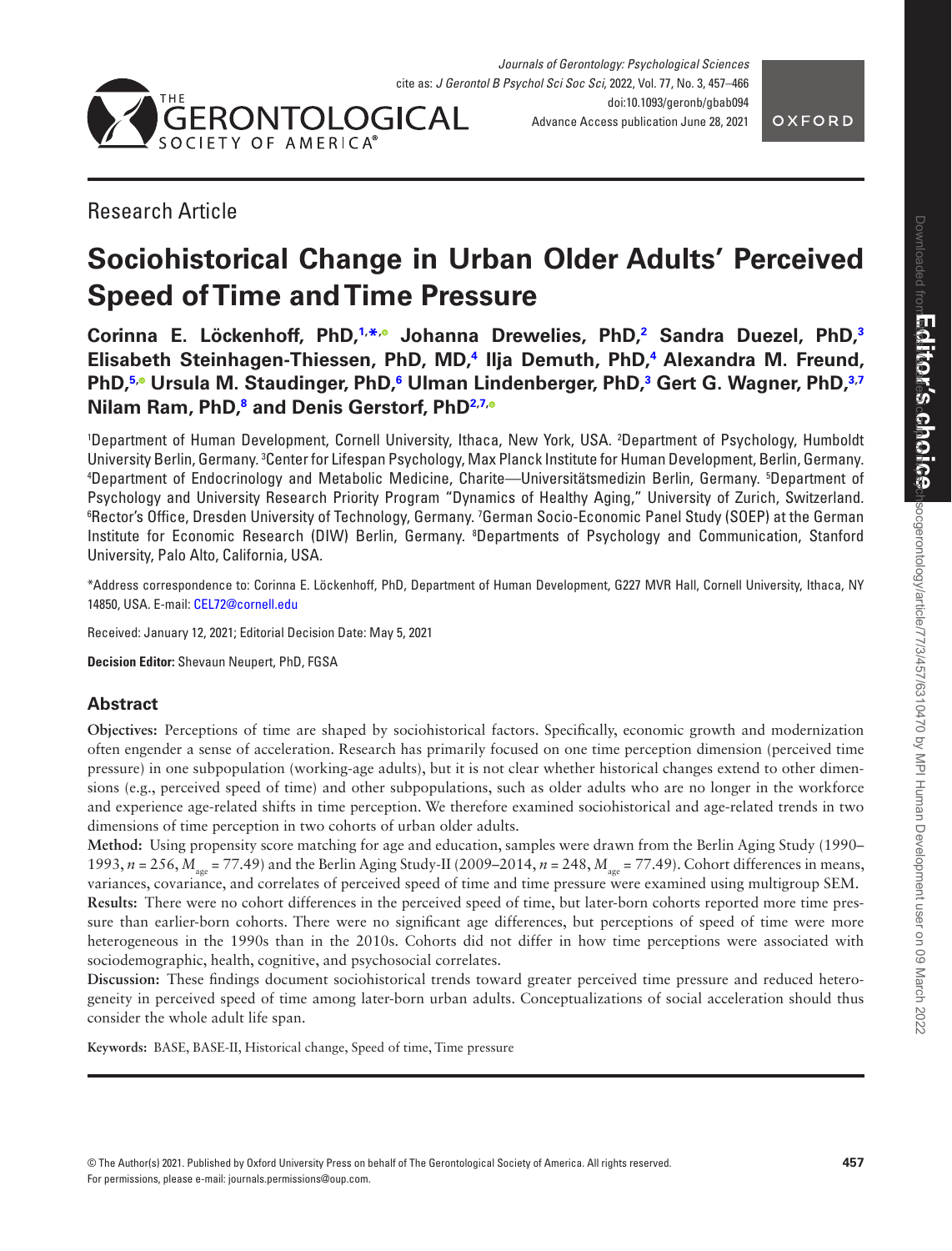Subjective perceptions of time are multifaceted, ranging from broad conceptions of future horizons spanning decades to fine-grained perceptions of the speed and availa-bility of time in daily life (see [Rutt & Löckenhoff, 2016](#page-9-0); Staudinger et al., 1999). Time perceptions differ both across individuals and across the life course, and may be shaped by larger sociohistorical trends. Specifically, it has been argued that, with advancing modernization, the subjective speed of time accelerates and the sense of time pressure increases (e.g., [Colvile, 2016;](#page-8-0) [Rosa, 2016](#page-9-2)). Empirical studies have predominantly focused on changing perceptions of time among working-age populations (e.g., [Cha](#page-8-1)  [& Suh, 2017](#page-8-1); [Sullivan & Gershuny, 2018\)](#page-9-3). It is not yet known how sociohistorical trends interact with life-span developmental trajectories to affect older adults' time perceptions ([Giasson et al., 2019;](#page-9-4) [Löckenhoff & Rutt, 2015](#page-9-5)). The present study adds to the literature by quantifying sociohistorical trends in two dimensions of time perception: (a) the subjective *speed of time*, defined as the perceived pace at which time proceeds in everyday life, and (b) perceived *time pressure*, defined as a sense that the time one has available is scarce and not sufficient to complete necessary tasks. We tested for cohort differences in matched samples of older urban adults recruited from the Berlin (Germany) metropolitan area in the 1990s and 2010s.

## **Sociohistorical Trends in Perceived Speed of Time and Time Pressure**

Social acceleration theory ([Rosa, 2016\)](#page-9-2) and the concept of a societal "speed-up" (e.g., [Colvile, 2016](#page-8-0); [Sullivan &](#page-9-3)  [Gershuny, 2018\)](#page-9-3) suggest that modernization is accompanied by three accelerative processes that pervade all aspects of society. *Technical acceleration* involves increases in the pace of production, communication, and transportation. *Acceleration of social change* involves increases in the tempo at which societally shared knowledge, beliefs, and customs change. *Acceleration in the pace of life* involves objective acceleration in the speed of everyday transactions and subjective increases in both the perceived speed of time and time pressure (i.e., perceived lack of time). In combination, these processes are thought to mutually escalate, forming an ever-faster "circle of acceleration" [\(Rosa, 2016](#page-9-2), p. 193).

Accelerations in the pace of life, which are the focus of the present paper, are supported by a growing body of empirical evidence. Large-scale cross-cultural comparisons find that the objective pace of life (as measured by work speed, walking speed, and the accuracy of public clocks) is faster in countries with more advanced socioeconomic development [\(Levine & Norenzayan, 1999](#page-9-6)). Perceived time pressure was also found to increase across cohorts in European working-age samples ([Lopes et al., 2014](#page-9-7)). Consistent with social acceleration theory, both faster perceived pace of life and greater time pressure have been linked with more frequent use of technology, higher socioeconomic status,

and more complex work roles [\(Chesley, 2010](#page-8-2); [Sullivan &](#page-9-3)  [Gershuny, 2018\)](#page-9-3).

However, increases in perceived time pressure that are thought to accompany an accelerated pace of life are not universal. For instance, evidence from Korea suggests that the implementation of a 5-day work week has reversed earlier trends toward greater perceived time pressure [\(Cha](#page-8-1)  [& Suh, 2017](#page-8-1)), and recent data from the UK suggest that although the sense of being rushed differs across demographic groups, it does not appear to differ across historical time ([Sullivan & Gershuny, 2018\)](#page-9-3). Existing studies on societal changes in time perception are also limited in that they mostly assess time pressure rather than the subjective speed of time. Moreover, the literature on social acceleration has mostly focused on working-age samples. Thus, there is a disconnect from the growing literature on age-related shifts in temporal perception that manifest in older adulthood.

## **Age Trends in Perceived Speed of Time and Time Pressure**

In addition to the inevitable realization that future time horizons become more limited as people age [\(Giasson et al.,](#page-9-4)  [2019](#page-9-4)), folklore holds that subjective time speeds up in later life ([Janssen et al., 2013](#page-9-8)). Consistent with this conception, young adults expect that time will appear to pass faster in the future, and both middle-aged and older adults report that time used to pass slower in their youth (for a review, see [Janssen et al., 2013](#page-9-8)).

Whereas broad judgments about life stages are likely to be influenced by implicit theories about aging (cf., [Ross,](#page-9-9)  [1989](#page-9-9)), estimates of short-term intervals, which are more indicative of actual age-related changes in time perception, yield mixed results. The objective ability to estimate and reproduce short-term intervals ranging from seconds to minutes becomes more variable with age, but does not evince systematic under- or overestimation ([Mioni et al.,](#page-9-10)  [2020](#page-9-10)). General subjective perceptions of how quickly time is passing show a small age-related speed-up of time ([Wittmann & Lehnhoff, 2005](#page-9-11)), although the age gradient appears to reverse beyond age 70 [\(Staudinger et al., 1999](#page-9-1)). When reconstructing their day, older adults tend to rate the pacing of concrete episodes (such as household tasks or exercising) as more rapid than younger adults do (John  $\&$ [Lang, 2015](#page-9-12)). However, when judging the current pace of time at various points in the day, ratings by communitydwelling younger and older adults do not differ [\(Droit-Volet](#page-8-3)  [& Wearden, 2015](#page-8-3)), whereas those older than 75 years report a slowing in the pace of time, especially in institutional settings [\(Droit-Volet, 2019](#page-8-4)). Further, when evaluating how fast previous time periods had passed, little age variation is seen for the previous hour, week, month, and year, but the past decade is perceived as passing faster by older as compared to younger adults [\(Friedman & Janssen, 2010](#page-8-5); [Janssen et al., 2013](#page-9-8); [Wittmann & Lehnhoff, 2005](#page-9-11)). Taken together, although there is a general trend toward time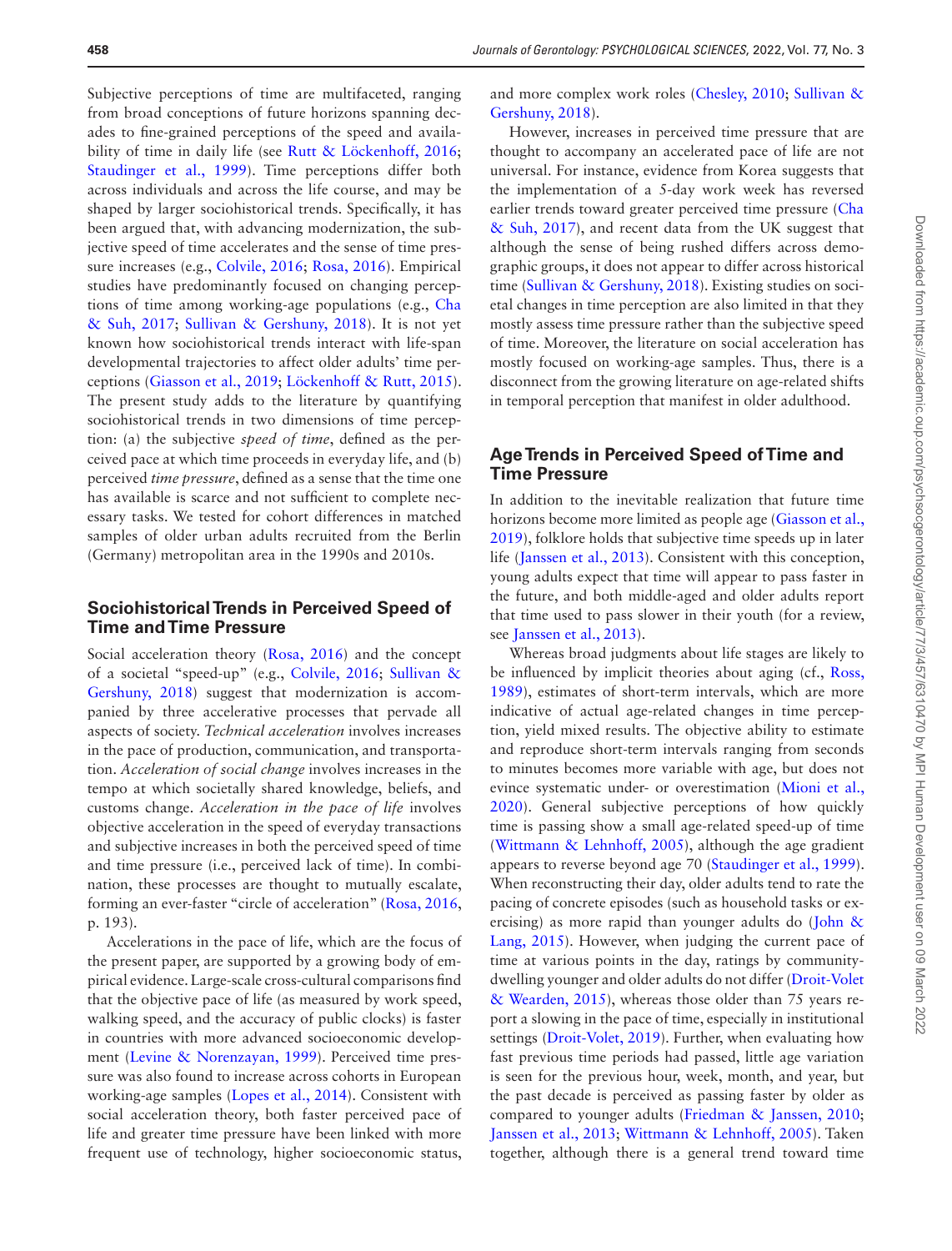passing faster in later life, the extent of those differences varies across measures and subpopulations.

In contrast to the broad research record on age-related accelerations in subjective speed of time, studies on age differences in time availability or scarcity are quite limited. In working-age samples, perceptions of time pressure seem to follow a curvilinear age gradient with a peak in midlife and lower levels in both young adulthood and early old age, as shown in time use diaries ([Sullivan](#page-9-3)  [& Gershuny, 2018\)](#page-9-3), in-person assessments ([Wittmann](#page-9-11)  [& Lehnhoff, 2005](#page-9-11)), and online surveys ([Friedman &](#page-8-5)  [Janssen, 2010;](#page-8-5) [Janssen et al., 2013\)](#page-9-8). In the single study examining postretirement age (age 70+ years), perceived availability of time followed an increasing age gradient, although the effect size appeared quite small [\(Staudinger](#page-9-1)  [et al., 1999\)](#page-9-1). Beyond this one study, it is not known how perceptions of time pressure differ across old age or whether any of the hypothesized accelerations in the pace of life also pervade recent cohorts' experiences of old age.

## **Association of Time Perceptions With Physical, Cognitive, and Psychosocial Variables**

It is important to understand whether sociohistorical changes in time perception extend into old age because subjective experiences of time have implications for well-being and functioning. Perceived speed of time is associated with a range of consequential outcomes: Independent of age, slower perceived speed is associated with poorer health and more physical symptoms ([Melehin, 2018](#page-9-13); [Rey et al.,](#page-9-14)  [2017](#page-9-14)) as well as lower working memory capacity and impoverished fluid cognition [\(Droit-Volet, 2019;](#page-8-4) [Melehin,](#page-9-13)  [2018](#page-9-13); [Woehrle & Magliano, 2012\)](#page-9-15). With respect to mental health, faster perceived speed of time is associated with a sense of meaning and positive affect [\(Zheng & Wang,](#page-9-16)  [2020](#page-9-16)), whereas slower speed is linked with negative mood, depression, and poor mental health ([Thönes & Oberfeld,](#page-9-17)  [2015](#page-9-17)) well into later life ([Baum et al., 1984](#page-8-6); [Melehin,](#page-9-13)  [2018](#page-9-13)). Finally, perceived speed of time is sensitive to social context such that time appears to pass more slowly for those who feel lonely and lack social engagement ([Melehin,](#page-9-13)  [2018](#page-9-13); [Ogden, 2020](#page-9-18)).

Perceived time pressure, in turn, is associated with poor physical health, a sense of exhaustion, high physical symptoms, elevated blood pressure ([Kottwitz et al., 2014;](#page-9-19) [Moen](#page-9-20)  [et al., 2013](#page-9-20)), as well as mental distress, particularly symptoms of depression ([Roxburgh, 2004;](#page-9-21) [Ruppanner et al.,](#page-9-22)  [2018](#page-9-22)), and it may negatively affect social relationships ([Ruppanner et al., 2018\)](#page-9-22). Although much of the extant research has focused on young and middle-aged samples, associations between poor health and time pressure appear to extend into the second half of life. For instance, in a sample of workers aged 50 years and older, perceived time pressure was linked to both mental health (e.g., nervousness,

discouragement) and physical health (e.g., fatigue, pain; [Volkoff et al., 2010](#page-9-23)).

## **The Present Study**

In summary, prior theories and research suggest that people's perceptions of time are subject to both societal changes and life-span developmental forces. However, the literature has largely focused on young and middle-aged adults. Thus, it is not clear whether the observed sociohistorical trends toward acceleration extend into later adulthood. On the one hand, older adults may show reduced cohort effects because they are no longer part of the workforce and thus less exposed to drivers of social acceleration ([Rosa, 2016](#page-9-2)). On the other hand, [Freund \(2020\)](#page-8-7) proposes a recent historical trend such that older adults in the postretirement phase increasingly pursue the leisure-related and social goals they had to put off during the busy period of middle adulthood. She calls this phenomenon the "bucket list effect." Thus, the historically later cohort of older adults might feel more time pressure as they pursue these goals and experience time as passing faster as they engage in enjoyable and novel activities [\(Danckert & Allman, 2005](#page-8-8)).

The present report also adds to the limited set of prior studies that assessed both speed of time and time pres-sure within the same sample ([Friedman & Janssen, 2010](#page-8-5); [Janssen et al., 2013;](#page-9-8) [Staudinger et al., 1999](#page-9-1)). According to Janssen and colleagues, a constant sense of being busy eventually leads to the perception that time has been passing more quickly [\(Friedman & Janssen, 2010](#page-8-5); [Janssen](#page-9-8)  [et al., 2013](#page-9-8)). Thus, societal acceleration is likely to have a more pronounced and immediate effect on time pressure, whereas effects on the perceived speed of time are likely to lag behind. Conceivably, this could also weaken the association between the two variables in rapidly accelerating societies.

To extend understanding of such dynamics, this study simultaneously examined cohort and age differences in two dimensions of time perceptions (i.e., perceived speed of time and perceived time pressure) using data from matched samples of older adults gathered two decades apart in the metropolitan region of Berlin, Germany. Berlin is an ideal setting for studying social acceleration. Since 1989, the city has undergone both massive political changes in the aftermath of the German reunification and significant economic and structural changes with a reorientation from traditional industries toward the high-tech and service sector, a real-estate boom, and a streamlining of the public transportation system ([Häußermann & Kapphan, 2012](#page-9-24)). Thus, the area has experienced both technological acceleration and acceleration of social change, which according to social acceleration theory should have elicited concomitant acceleration in the pace of life. Within Germany, the hypothesized changes in time perception that might have occurred over the last 30 years should therefore be particularly evident among older adults in Berlin.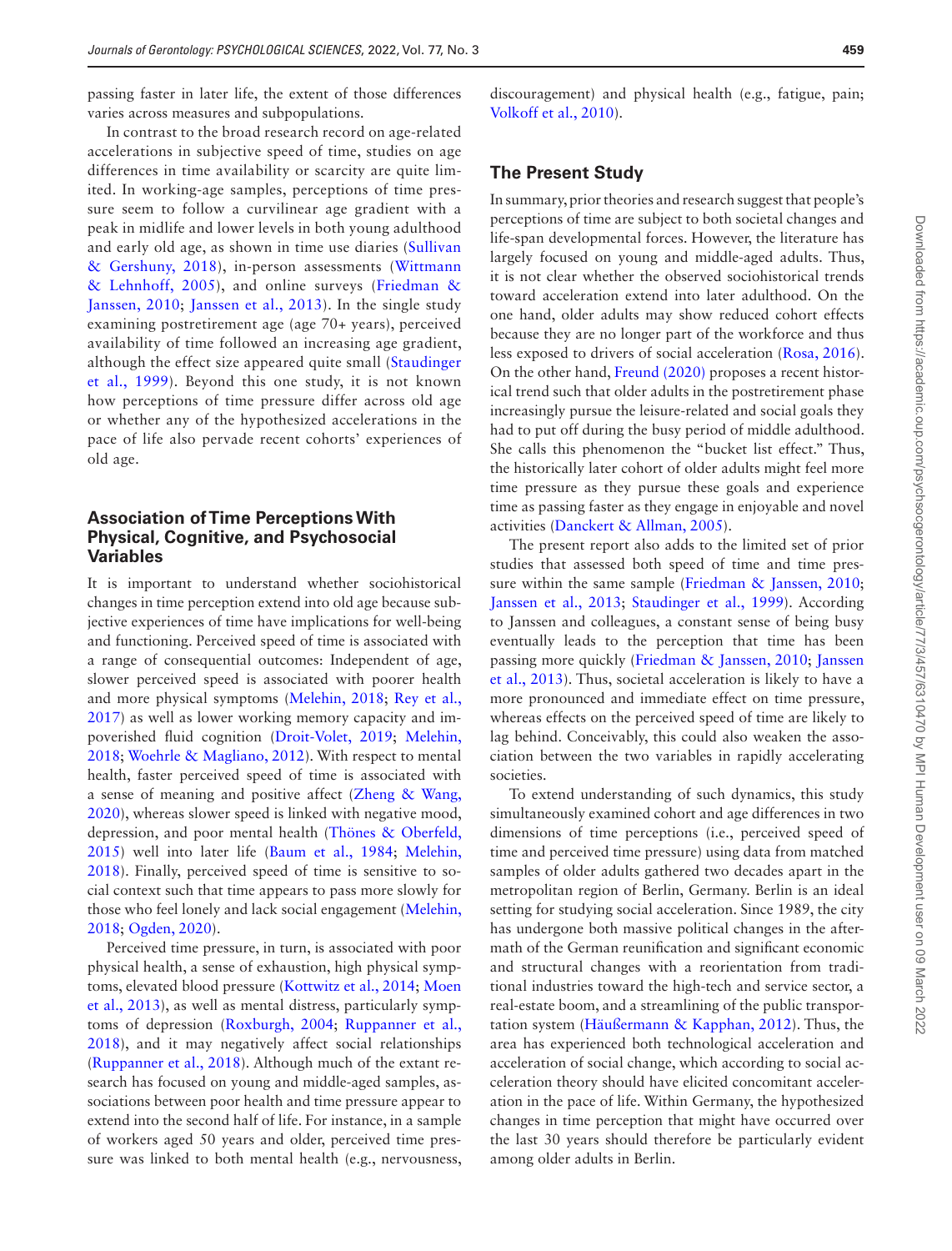As outlined above, time perceptions are sensitive to sociodemographic factors ([Sullivan & Gershuny, 2018](#page-9-3)). In addition to gender, we therefore examined the role of education, physical functioning, fluid cognition, well-being, and loneliness. Importantly, these correlates are also known to differ across historical time with older adults today being cognitively and functionally fitter, reporting higher well-being, and lower levels of loneliness (for an overview, see [Drewelies et al., 2019\)](#page-8-9).

## **Method**

## Participants and Procedure

Data were drawn from two studies of older adults in the Berlin metropolitan area; the Berlin Aging Study (BASE; conducted 1990–1993; [Baltes & Mayer, 1999\)](#page-8-10) and the Berlin Aging Study-II (BASE-II; conducted 2009–2018; [Bertram et al., 2014](#page-8-11); [Gerstorf et al., 2016\)](#page-8-12); for details, see [Supplementary Material 1.](http://academic.oup.com/psychsocgerontology/article-lookup/doi/10.1093/geronb/gbab094#supplementary-data)

This study includes data from 256 BASE participants  $(M_{\text{age}} = 77.49, SD_{\text{age}} = 4.45, 52\%$  women) who had completed the measures of interest and from 248 BASE-II participants ( $M_{\text{age}} = 77.49$ ,  $SD_{\text{age}} = 3.92$ , 51% women) who had completed the measures of interest and could be matched to the BASE sample on age and education using propensity score matching (see [Supplementary Material 2](http://academic.oup.com/psychsocgerontology/article-lookup/doi/10.1093/geronb/gbab094#supplementary-data)).

An earlier study examining secular changes in well-being ([Gerstorf et al., 2015](#page-8-13)) found small but statistically significant cohort effects within a smaller matched subsample of the BASE/BASE-II ( $n = 161$ ). Given the larger sample size in our study  $(n = 248)$ , we should thus be in a good position to detect small-sized effects.

Since the BASE drew selectively on former West Berlin, whereas the BASE-II drew on the larger Berlin metropolitan area, we conducted supplemental analyses excluding all participants who had previously resided in the German Democratic Republic (i.e., former East Germany). As seen in [Supplementary Material 3,](http://academic.oup.com/psychsocgerontology/article-lookup/doi/10.1093/geronb/gbab094#supplementary-data) this did not affect the general pattern of results. We therefore reported findings for the full sample.

#### Measures

#### **Perceived speed of time and time pressure**

Each variable was assessed with three items using 3-point Likert scales [\(Staudinger et al., 1999;](#page-9-1) see [Supplementary](http://academic.oup.com/psychsocgerontology/article-lookup/doi/10.1093/geronb/gbab094#supplementary-data)  [Material 4](http://academic.oup.com/psychsocgerontology/article-lookup/doi/10.1093/geronb/gbab094#supplementary-data) for item wording). Speed-of-time items focused on how fast time was perceived as passing at the current time, in comparison to younger adulthood, and whether it was passing too fast. Time pressure items focused on the availability of time at the current time, in comparison to younger adulthood, and whether the available amount of time was perceived as sufficient. For each three-item scale, items were recoded and summarized such that higher scores indicated higher speed of time (Cronbach's  $\alpha$  = .72/.66 for BASE/BASE-II) and higher time pressure (Cronbach's α *=*

.75/.72 for BASE/BASE-II). Results were comparable when excluding the items in each scale that prompted comparisons with younger adulthood (see [Supplementary Material](http://academic.oup.com/psychsocgerontology/article-lookup/doi/10.1093/geronb/gbab094#supplementary-data)  [5\)](http://academic.oup.com/psychsocgerontology/article-lookup/doi/10.1093/geronb/gbab094#supplementary-data). We therefore reported findings for the full scales.

## **Physical functioning**

Upper body physical functioning was assessed via grip strength. Following standard protocol, participants were asked to compress a hand dynamometer three times per hand. Grip strength was indexed as the maximum force (in kilograms) recorded across the six trials. To accommodate differences in device scale across studies (BASE: max = 35 kg; BASE-II:  $max = 62.17$  kg), we employed a percent-ofmaximum-possible approach [\(Cohen et al., 1999](#page-8-14)).

#### **Processing speed**

The Digit Symbol test [\(Wechsler, 1955](#page-9-25)) requires participants to match as many digits as possible with a corresponding set of abstract symbols within 90 s. Scores were computed by subtracting the number of incorrect responses from the total number of all responses.

#### **Well-being**

Three items from the Philadelphia Geriatric Center Morale scale [\(Lawton, 1975\)](#page-9-26) captured sadness, taking things hard, and feeling life is not worth living on a 5-point Likert scale. Items were averaged and reverse-coded into a composite where higher scores indicate better well-being (Cronbach's  $\alpha = .56/0.75$  for BASE/BASE-II).

#### **Loneliness**

Seven items from the UCLA Loneliness Scale ([Russell et al.,](#page-9-27)  [1984](#page-9-27)) used a 5-point Likert scale. Items were averaged and recoded into a composite where higher scores indicate higher loneliness (Cronbach's  $\alpha$  = .77/.83 for BASE/ BASE-II).

#### Statistical Approach

Using a multivariate Structural Equation Modeling framework ([Loehlin, 1998\)](#page-9-28), we examined group differences in the means ( $\mu_{st}$  and  $\mu_{tn}$ ), variances ( $\sigma_{aa}$  and  $\sigma_{tn}$ ), and the covariance (ρst,tp) of *perceived speed of time* and *perceived time pressure*, and tested how these two variables were uniquely related to sociodemographic, health, cognitive, and psychosocial correlates ( $\beta_{a,sf}$  through  $\beta_{l,tp}$ ). The basic setup of the model is shown in [Supplementary Material 6](http://academic.oup.com/psychsocgerontology/article-lookup/doi/10.1093/geronb/gbab094#supplementary-data).

Formally, the differences between groups were tested using a series of nested multigroup models wherein fit of models was compared when the parameters describing the earlier-born cohort from BASE and the later-born cohort from BASE-II were constrained to be equal or allowed to differ. Following usual practice of examining group differences/similarities [\(Grimm et al., 2016\)](#page-9-29), we estimated and compared a series of four models, ordered to allow for increasing cohort group specificity.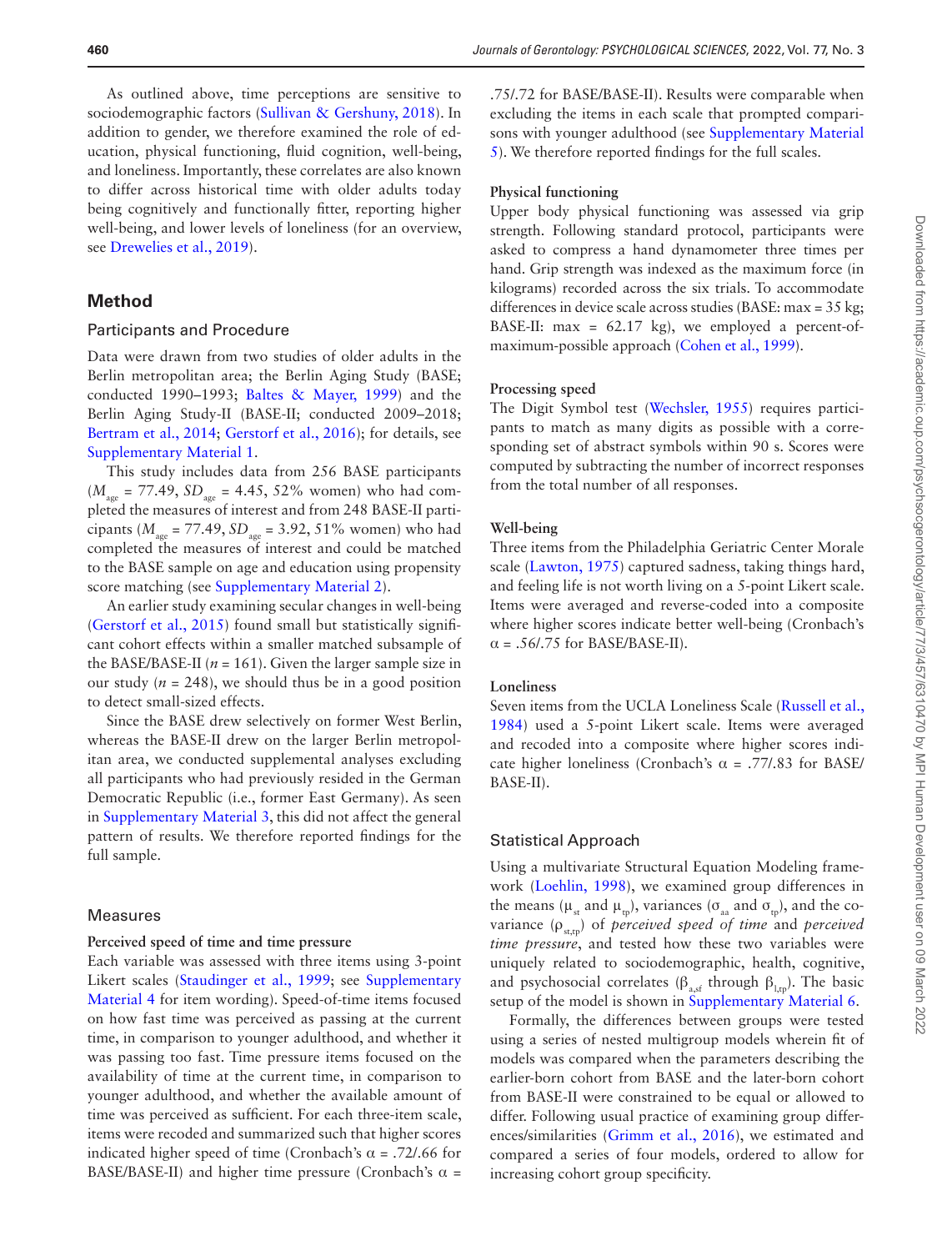The first model M1 was an invariance model in which all estimated parameters were invariant (identical) across cohorts. This model had the fewest parameters (simplest model) and is shown in [Supplementary Material 6](http://academic.oup.com/psychsocgerontology/article-lookup/doi/10.1093/geronb/gbab094#supplementary-data) with one set of parameters used to describe the full sample, without any cohort group specificity. The second model M2 allowed the means of the time perception variables to differ across cohorts, while all other parameters remained invariant across cohorts. This model followed the logic of commonly utilized statistical models (e.g., analysis of variance and independent samples *t* test) that are used to examine differences in grouplevel means. The third model M3 additionally allowed the variances and the covariance of the time perception variables to differ across cohorts. Then, in a fourth model M4, we introduced the correlates and examined if and how differences between cohorts in sociodemographic, health, cognitive, and psychosocial factors carried through to the time perception dimensions and/or the relations between these factors and the time perception variables. Following earlier reports of cohort differences, we always allowed the means and variances of the correlates to differ across groups. At each step, if omnibus tests indicated that the cohorts differed, we engaged a series of one-parameter tests to identify which specific parameters differed across cohorts.

For ease of interpretation, the two time perception variables and health, cognitive, and psychosocial correlates were all *z*-standardized ( $M = 0$ ,  $SD = 1$ ) and sociodemographic variables were centered using the earlier-born BASE cohort

Downloaded from https://academic.oup.com/psychsocgerontology/article/77/3/457/6310470 by MPI Human Development user on 09 March 2022 Downloaded from https://academic.oup.com/psychsocgerontology/article/77/3/457/6310470 by MPI Human Development user on 09 March 2022

as the reference. Thus, noted differences are in an effect size metric. Models were fit using M*plus* (Muthé[n & Muth](#page-9-30)én, [1998](#page-9-30)–2017), with missing data (<4%) accommodated via full information maximum likelihood estimation and missing at random assumptions [\(Little & Rubin, 1987](#page-9-31)).

Follow-up analyses ([Supplementary Material 7](http://academic.oup.com/psychsocgerontology/article-lookup/doi/10.1093/geronb/gbab094#supplementary-data)) examined the robustness of the findings when accounting for skewed distributions and explored evidence for nonlinear associations.

## **Results**

#### Preliminary Analyses

[Table 1](#page-4-0) reports descriptive statistics and intercorrelations for the measures under study, separately for the two cohort samples. Five aspects are of note. First, the mean of perceived speed of time was tilted toward the upper end of the 3-point response scale  $(M = 2.66$  in BASE and  $M = 2.73$ in BASE-II; see [Figure 1A\)](#page-5-0), indicating that respondents in both cohorts perceived time as progressing rather quickly (see also [Staudinger et al., 1999](#page-9-1)). In contrast, the mean of the perceived time pressure scale was located toward the lower middle of the 3-point response scale (*M* = 1.75 in BASE and  $M = 1.90$  in BASE-II; see [Figure 1B\)](#page-5-0), indicating that respondents generally did not perceive high time pressure. Second, the two time perception dimensions were only moderately intercorrelated  $(r \leq .33)$ . This suggested

<span id="page-4-0"></span>**Table 1.** Descriptive Statistics and Intercorrelations for the Variables Under Study

|                                            | Intercorrelations |                |                  |                |         |                                                                   |                |         |         | $\boldsymbol{M}$ | (SD)          |
|--------------------------------------------|-------------------|----------------|------------------|----------------|---------|-------------------------------------------------------------------|----------------|---------|---------|------------------|---------------|
|                                            | $\mathbf{1}$      | $\overline{2}$ | $\overline{3}$   | $\overline{4}$ | 5       | 6                                                                 | $\overline{7}$ | 8       | 9       |                  |               |
| 1. Perceiving the<br>speed of time $(1-3)$ | $\mathbf{1}$      | $.28*$         | $-.07$           | $-.04$         | .04     | .06 .11                                                           | $.21*$         | .00     | $-.25*$ | 2.66             | (0.46)        |
| 2. Perceiving time<br>pressure $(1-3)$     | $.33*$            | $\mathbf{1}$   | $-.11$           | $-.02$         | .07     | .091.15                                                           | .02            | .02     | $-.12$  | 1.75             | (0.57)        |
| 3. Chronological age<br>$(70 - 92)$        | $-.03$            | $-.07$         | $\mathbf{1}$     | .08            | $-.07$  | $-.35*$                                                           | $-.30*$        | $-.07$  | $.12*$  | 77.49            | (4.45)        |
| 4. Women                                   | $.21*$            | .09            | $-.05$           | $\mathbf{1}$   | $-.29*$ | $-.75*$                                                           | $-.03$         | $-.22*$ | .14     | 52%              |               |
| 5. Education $(-2.70)$<br>to $3.50$ )      | .03               | .07            | .11              | .02            | -1      | $.28*$                                                            | $.30*$         | .14     | $-.22*$ | 0.11             | (0.99)        |
| 6. Grip strength<br>$(0 - 100)$            | $-.091.00$        | $-.161.05$     | $-.05$           | $-.78*$        | $-.04$  | 1                                                                 | $.24*1.35*$    | $.19*$  | $-.15*$ |                  | 40.58 (25.57) |
| 7. Digit Symbol<br>$(3 - 76)$              | $.19*$            | $-.04$         | $-.09$           | $.26*$         | $-.06$  | $-.051.20*$                                                       | $\mathbf{1}$   | .07     | $-.22*$ |                  | 29.22 (10.13) |
| 8. Well-being $(1-5)$                      | $-.03$            | $-.00$         | $-.08$           | $-.12$         | .10     | $.13*$                                                            | .09            | 1       | $-.30*$ | 3.63             | (0.82)        |
| 9. Loneliness<br>$(1-4.14)$                | $-.14*$           | $-.11$         | .10              | $-.07$         | .03     | .00                                                               | $-.03$         | $-.32*$ | 1       | 2.06             | (0.63)        |
| M(SD)                                      | 2.73(0.36)        | 1.90(0.52)     | 77.49 (3.92) 51% |                |         | $-0.06(1.04)$ 43.80 (12.49) 42.60 (10.99) 4.12 (0.83) 1.58 (0.63) |                |         |         |                  |               |

*Notes*: Descriptive statistics and intercorrelations are presented above the diagonal for the Berlin Aging Study (*n* = 256) and below the diagonal for the Berlin Aging Study-II ( $n = 248$ ). Because of strong sex differences in grip strength ( $r = .78$ ), intercorrelations with the two time perception variables and Digit Symbol are presented separately for men and women (M|W).

\**p* < .05.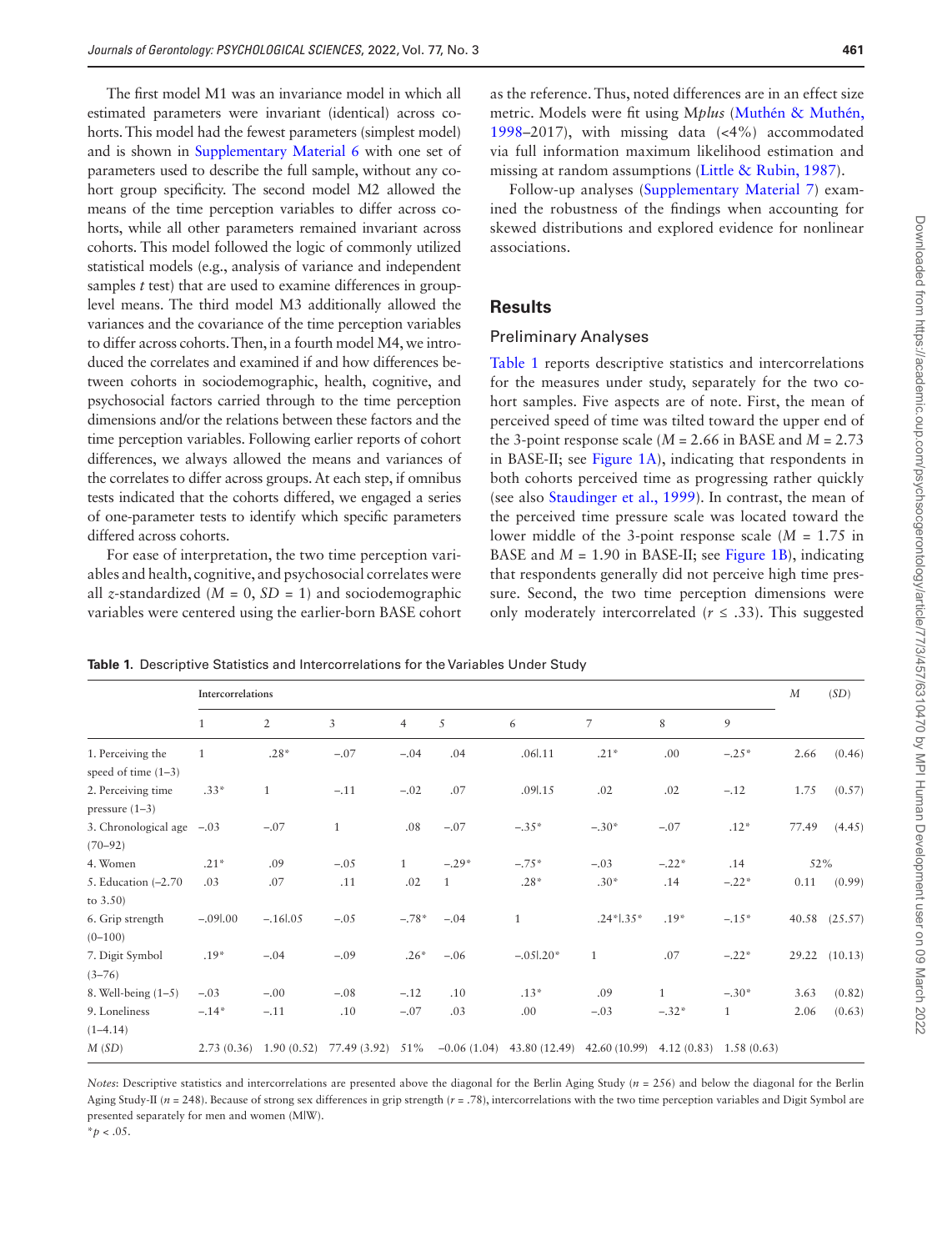



<span id="page-5-0"></span>**Figure 1.** Average cohort differences and individual differences in perceiving the speed of time (**A**) and perceiving time pressure (**B**). The dots are raw data from participants in the matched Berlin Aging Study (BASE; *n* = 256; open circles) and Berlin Aging Study-II (BASE-II; *n* = 248, closed gray circles) samples. Sample means and standard errors for each cohort are displayed separately. Cohort differences in average perceived speed of time were not statistically significant. In contrast, laterborn cohorts of older adults, on average, perceived more time pressure than their earlier-born peers, with the standardized mean difference amounting to about one third of a *SD* unit.

that while the two measures of time perception were interrelated, they represented distinguishable facets of the larger concept space. In other words, perceiving time to go by (too) fast does not necessarily mean that one feels timepressured. Third, the time perception dimensions were related to the sociodemographic, health, cognitive, and psychosocial factors in expected ways. For example, perceiving time as going by (too) fast was moderately associated with better performance on the Digit Symbol test and lower levels of loneliness  $(r = .21$  and  $r = -.25$ , respectively, in the earlier-born BASE cohort). Fourth, associations with correlates were found for perceived speed of time, but not for perceived time pressure. Finally, as one would expect, associations among correlates were considerable. For example, grip strength and Digit Symbol exhibited moderate intercorrelations with one another  $(r \geq .24)$ 

in the earlier-born cohort) as well as with chronological age  $(r = -.35$  and  $r = -.30$ , respectively, in the earlier-born cohort). In sum, the pattern of correlations validated that the measures worked as expected from the prior literature.

## Historical Change in Time Perception: Mean Levels, Variances, and Covariances

Results of multigroup nested model comparisons are reported in [Table 2](#page-6-0). The baseline invariance model, which assumes that the earlier-born and later-born cohorts are from a single population (i.e., are not different), did not fit the data well (e.g., root mean square error of approximation =  $0.137$ ; comparative fit index =  $0.495$ ). Successive models examined how the groups differed.

#### **Mean differences**

First, we allowed the group means to differ. The improvement in fit was statistically significant ( $\Delta \chi^2$  = -10.61, df = 2,  $p < .01$ ), suggesting that, on average, older adults today differ from older adults 25 years ago on the two time perception variables considered here. Follow-up probes revealed that mean levels differed between cohorts in perceived time pressure (relative to model M1 in [Table 2](#page-6-0):  $\Delta \chi^2$  = -7.11, df = 1, p < .01), but not in perceived speed of time ( $\Delta \chi^2$  = -0.96, df = 1, *p* > .10). As [Figure 1](#page-5-0) shows, there were substantial between-person differences within each cohort, but the cohorts did not, on average, differ in how they perceived the speed of time. In contrast, later-born cohorts of older adults perceived, on average, more time pressure than earlier-born cohorts of older adults. [Figure](#page-6-1)  [2](#page-6-1) reports all parameter estimates for the model that allows for cohort group specificity in means, variances, and the covariance at the zero-order level; and [Figure 3](#page-7-0) reports these parameters with the correlates included. The standardized mean difference between BASE and BASE-II amounted to about one-third of a *SD* unit (*M* = 0.27 in the zero-order model and  $M = 0.32$  in the model with correlates).

#### **Variance–covariance differences**

Second, we allowed the group-level variances and the covariance to differ. The improvement in fit was statistically significant  $(\Delta \chi^2 = -17.95$ , df = 3, p < .0001), suggesting the groups differed in the extent of between-person differences in time perception or the relations among the two dimensions.

Formal tests of each variance/covariance term indicated that the extent of between-person differences varied across cohorts for perceived speed of time (relative to model M2 in [Table 2](#page-6-0) that allowed the means only to vary across groups:  $\Delta \chi^2$  = -15.81, df = 1), but not for perceived time pressure  $(\Delta \chi^2 = -2.88$ , df = 1,  $p > .10$ ) or for the covariation between the two variables ( $\Delta \chi^2$  = -2.81, df = 1, p > .10). Inspection of parameter estimates ([Figures 2](#page-6-1) and [3\)](#page-7-0) indicated that between-person heterogeneity in perceived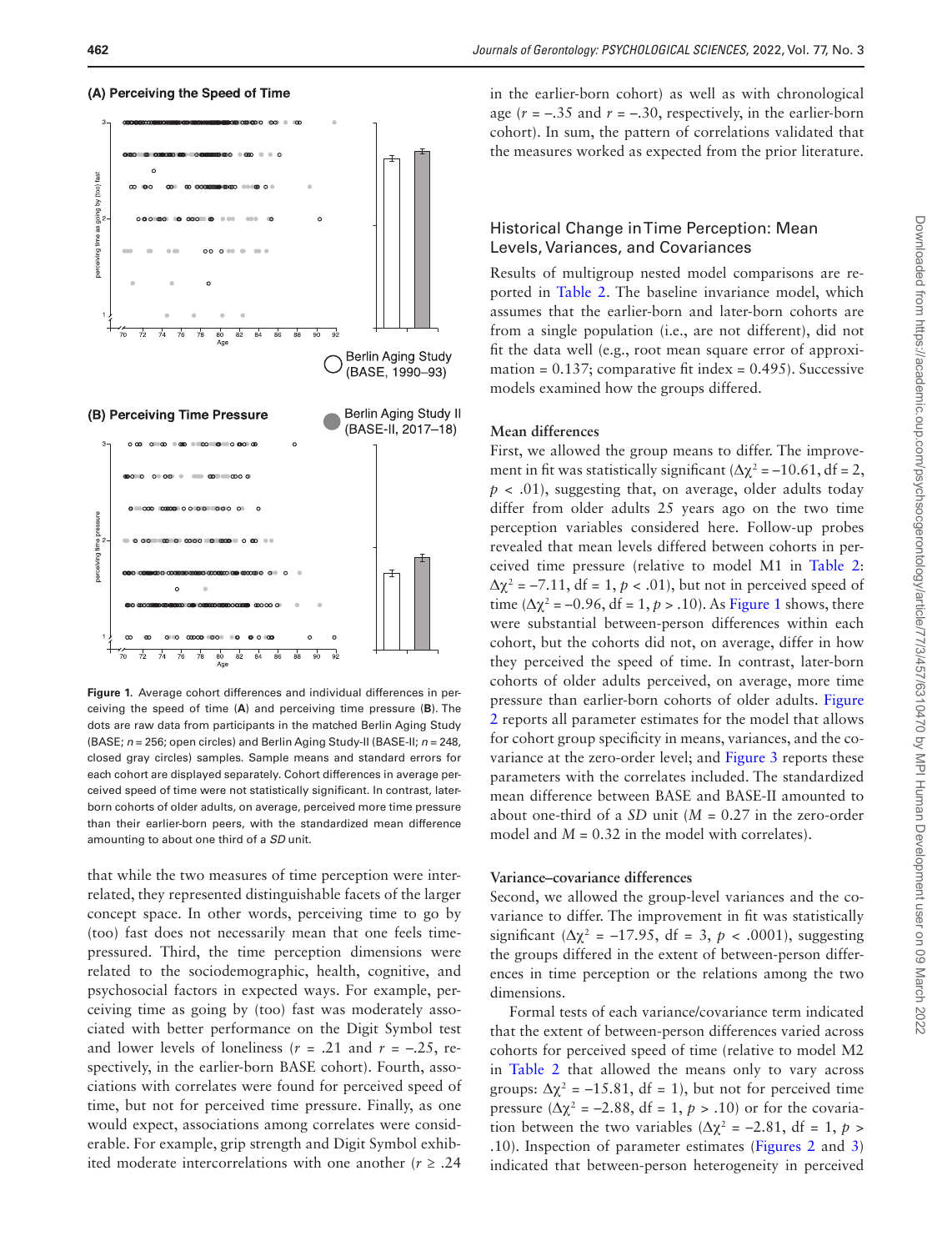|                                                    | Goodness-of-fit indices |                      |              |           |            |
|----------------------------------------------------|-------------------------|----------------------|--------------|-----------|------------|
| Model                                              | $\chi^2$ (df)           | $\Delta \chi^2$ (df) | <b>RMSEA</b> | AIC       | <b>CFI</b> |
| Zero-order models                                  |                         |                      |              |           |            |
| M <sub>1</sub> : invariance                        | 28.56(5)                |                      | 0.137        | 2,680.98  | 0.495      |
| M2: means time perceptions allowed to vary         | 17.95(3)                | $-10.61(2)$ *        | 0.141        | 2,674.37  | 0.680      |
| M3: (co)variances time perceptions allowed to vary | 0.00(0)                 | $-17.95(3)^{*}$      | 0.000        | 2,662.42  | 1.000      |
| Correlates included                                |                         |                      |              |           |            |
| M1: invariance                                     | 40.12(19)               |                      | 0.066        | 12,573.60 | 0.748      |
| M2: means time perceptions allowed to vary         | 28.21 (17)              | $-11.91(2)$ *        | 0.051        | 12,565.70 | 0.866      |
| M3: (co)variances time perceptions allowed to vary | 11.01(14)               | $-17.20(3)$ *        | 0.000        | 12,554.50 | 1.000      |
| M4: prediction allowed to vary                     | 0.00(0)                 | $-11.01(14)$         | 0.000        | 12,571.49 | 1.000      |

<span id="page-6-0"></span>**Table 2.** Results of Nested Model Comparisons That Allow for Increasing Cohort Group Specificity

*Notes*: AIC = Akaike information criterion; CFI = comparative fit index; M = model; RMSEA = root mean square error of approximation. Means, variances, and covariances among the correlates were estimated freely across groups.  $*_{p}$  < .05.

speed of time was larger among the earlier-born cohort of

older adults than among the later-born cohort. Individual differences were about one-third larger in the early 1990s (at the zero-order level, 1.00) than in the late 2010s (at the zero-order level, 0.62). To illustrate, as [Figure 1A](#page-5-0) shows, a larger percentage among the later-born older adults endorsed the maximum response category (54%) relative to the earlier-born older adults (48%), who were distributed more broadly across the response categories.

## Historical Change in Correlates of Time Perception

Models that included the sociodemographic, health, cognitive, and psychosocial correlates are reported in the bottom portion of [Table 2.](#page-6-0) In the final step, allowing the 14 regression parameters from the correlates to the time perception outcomes to differ across cohorts did not improve model fit in statistically significant ways  $(Δχ² = -11.01, df = 14,$ *p* > .10). Thus, no evidence was found that correlates of successful aging would be intertwined differently with perceptions of time today than in the past.

Inspection of model parameters reported in [Figure 3](#page-7-0) indicated that, for example, better performance on the Digit Symbol test and lower levels of loneliness were both—independently from one another and other correlates included in the model—associated with perceiving time as going by (too) fast. Most important for the question under study, the strength of these associations was comparable across cohorts (e.g., for loneliness,  $β = -.24$  among earlier-born and  $β = -.13$  among later-born older adults).

## **Discussion**

This study examined cohort and age trends in time perception in matched samples of older adults gathered two decades apart in the rapidly developing metropolitan area of Berlin, Germany. Importantly, we modeled not only



<span id="page-6-1"></span>**Figure 2.** Parameter estimates (earlier-born cohort/later-born cohort) for the zero-order model that allows for cohort group specificity in means, variances, and the covariance. Means, variances, the covariance, and regression coefficients are all standardized.

mean-level differences but also the extent of heterogeneity across participants, how the dimensions of time perception—speed and time pressure—were correlated, and how each related to a set of theoretically implicated correlates.

Consistent with the concept of social acceleration ([Colvile, 2016](#page-8-0); [Rosa, 2016](#page-9-2)) and the "bucket list effect" ([Freund, 2020](#page-8-7)), and converging with prior results from working-age samples [\(Lopes et al., 2014](#page-9-7)), the later-born BASE-II cohort reported more time pressure. This suggests that sociohistorical increases in time pressure extend beyond the formal working years, implying that accelerative forces operate not just via the workplace but well into the postretirement phase ([Freund, 2020\)](#page-8-7). However, mean levels of perceived speed of time did not differ significantly across cohorts. As noted previously, this is not unexpected because there may be some lag before the constant sense of being busy leads to a subjective acceleration in the pace of time ([Janssen et al., 2013](#page-9-8)). However, the later-born BASE-II cohort also showed smaller between-person heterogeneity driven by a greater tendency to endorse the maximum response category (see [Figure 1A\)](#page-5-0). Thus, a ceiling effect may have obscured mean-level differences across cohorts. Follow-up analyses to account for variable skew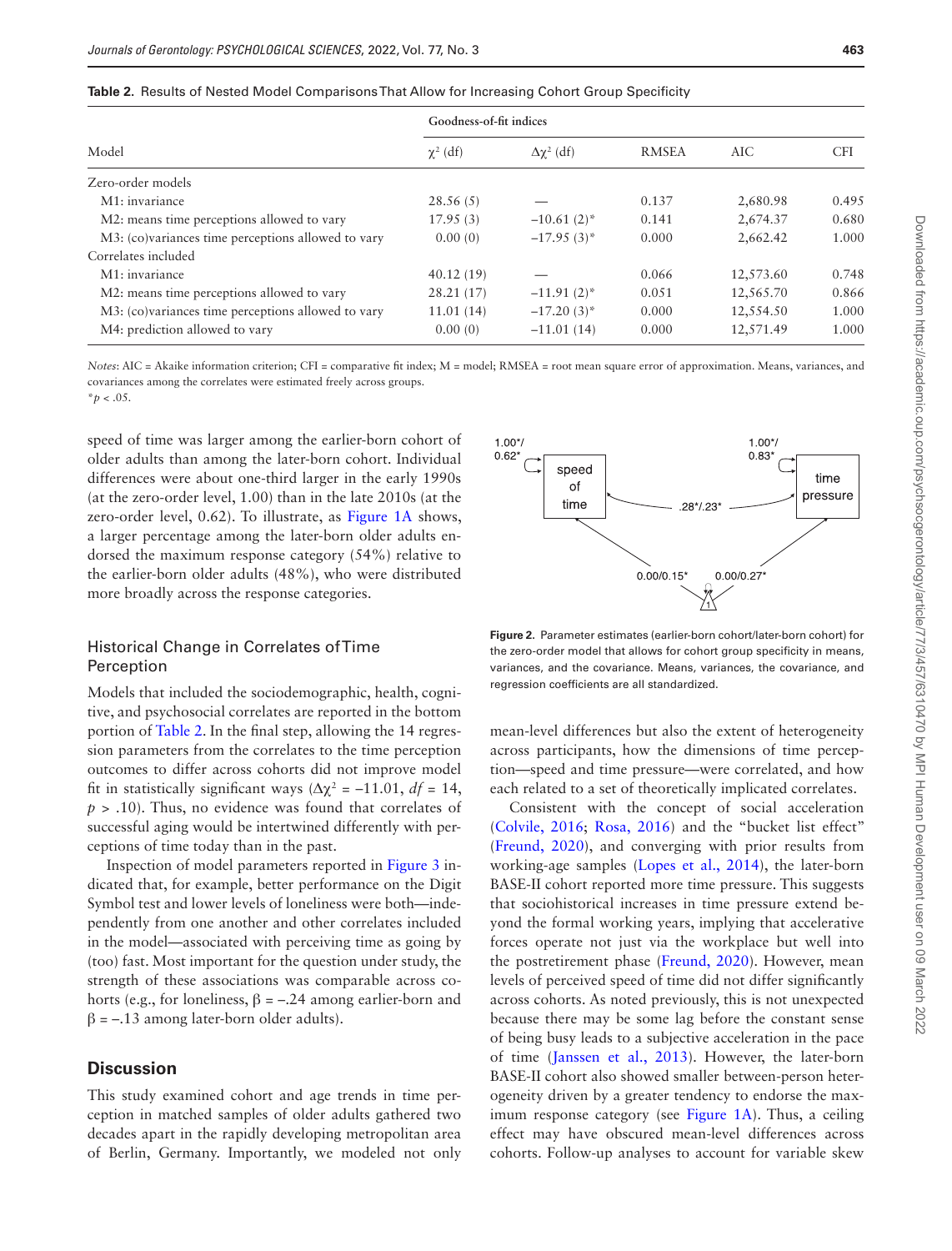

<span id="page-7-0"></span>Figure 3. Parameter estimates (earlier-born cohort/later-born cohort) for a model with correlates that allows for cohort group specificity in means, variances, the covariance, and prediction effects. Means, the covariance, and regression coefficients are standardized, variances are unstandardized. For parsimony, intercorrelations among the correlates are not shown.

([Supplementary Material 7](http://academic.oup.com/psychsocgerontology/article-lookup/doi/10.1093/geronb/gbab094#supplementary-data)) could not fully resolve this concern. Future studies examining speed of time in advanced age should therefore utilize revised measures with added items and response options that would provide more differentiation at the upper end of the scale as well as repeated measurements allowing for more detailed examinations of changes in (within-person) means, variability, and covariation among individual perceptions of time [\(Ram &](#page-9-32)  [Gerstorf, 2009](#page-9-32)).

The present findings also add to the understanding of potential contributors to sociohistoric trends in time perception. We established that the link between time pressure and speed of time and their respective associations with various correlates do not differ across cohorts. As to be expected, the two time perception measures were moderately related. However, they demonstrated differential associations with covariates, attesting that they are conceptually distinct. Specifically, only speed of time showed significant associations with correlates. Consistent with the prior literature [\(Ogden, 2020](#page-9-18); [Woehrle & Magliano,](#page-9-15)  [2012\)](#page-9-15), participants with faster processing speed and lower levels of loneliness reported that time passed more quickly. This implies that speed of time is associated with both cognitive aging and social embeddedness, and that these factors retain their relevance across cohorts, even as older adults become more pressed for time.

One notable finding is the absence of significant age effects in either of the time perception constructs. This contrasts with [Staudinger and colleagues \(1999\),](#page-9-1) who found age associations in the full BASE sample such that

older participants reported a slower passing of time and lower time pressure. In our smaller and younger matched sample, these effects retain their general direction (see [Table 1,](#page-4-0) above diagonal), but are not statistically significant. In line with prior literature documenting that age differences in time perception appear to level off or even reverse in late life [\(Droit-Volet, 2019\)](#page-8-4), the present samples, which were largely composed of septa- and octogenarians, may have captured the flat area of a curvilinear age gradient.

Some care in interpretation is also warranted because measures focused on general perceptions of the speed of time and time pressure, rather than assessing time perceptions with respect to specific everyday episodes ([John](#page-9-12)  [& Lang, 2015](#page-9-12); [Wittmann & Lehnhoff, 2005](#page-9-11)) or linking them to more detailed time diaries (Sullivan & Gershuny, [2018](#page-9-3)). In addition to pursuing more leisure-related goals, as would be expected based on the "bucket list" hypothesis ([Freund, 2020\)](#page-8-7), previous work suggests that older adults nowadays spend more time volunteering than their peers in earlier cohorts [\(Broese van Groenou & van Tilburg, 2012\)](#page-8-15) and this may further contribute to feelings of time pressure. To differentiate among the relative role of leisure versus volunteer activities, future research should combine global measures of time perceptions with finer-grained assessments of actual time use.

In conclusion, the present study documents sociohistorical trends toward greater time pressure and lower heterogeneity in perceived speed of time when comparing participants in the BASE (assessed 1990–1993) and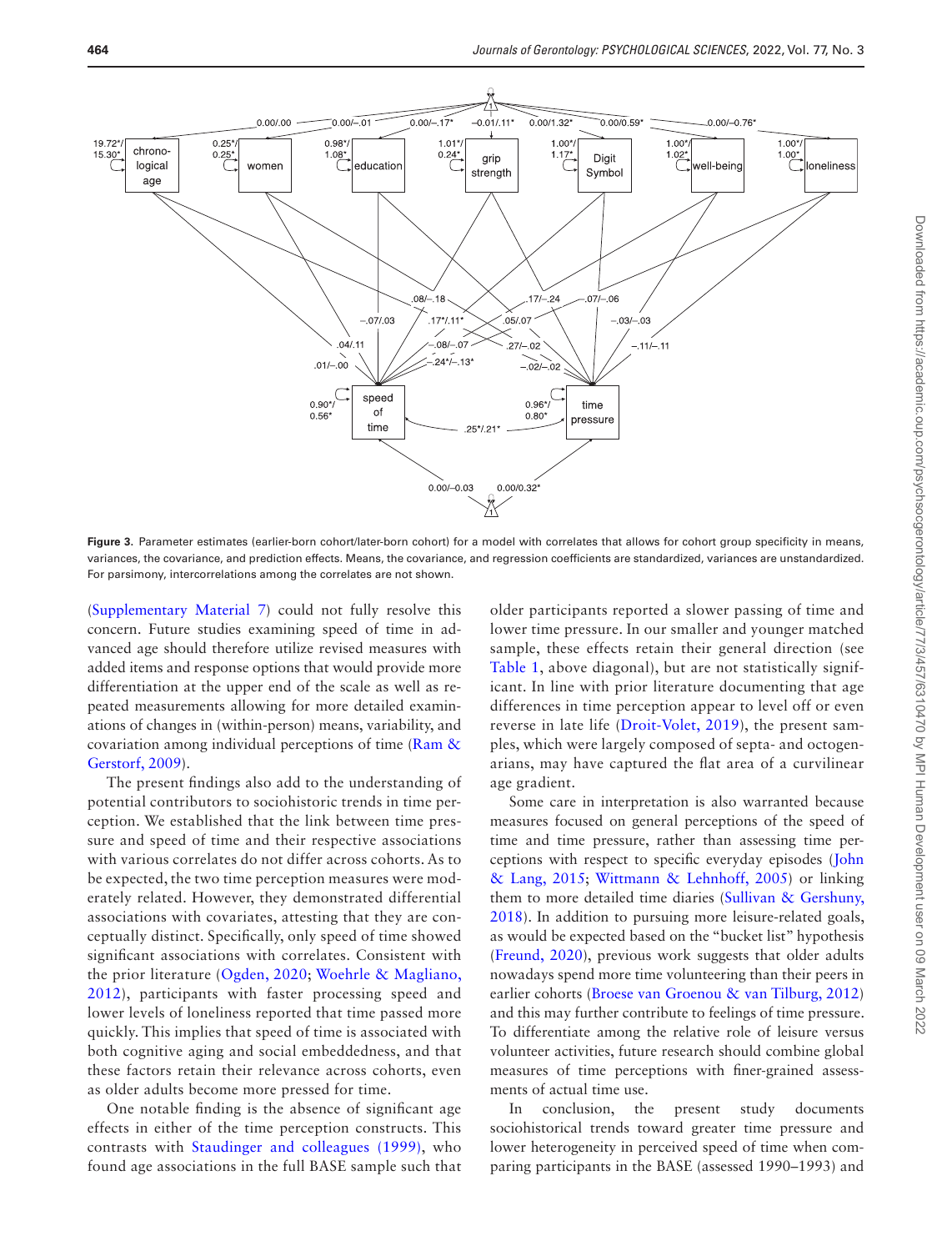the BASE-II (assessed 2013–2018). Further research should both address the aforementioned methodological limitations and examine whether the sociohistorical trends generalize to more representative samples of older adults and extend across different regions of Germany. These questions gain particular relevance as older Germans become more likely to work beyond the prior statutory retirement age of 65, which could potentially make them even more susceptible to accelerative trends [\(Hofäcker & Naumann,](#page-9-33)  [2015](#page-9-33)).

## **Supplementary Material**

Supplementary data are available at *The Journals of Gerontology, Series B: Psychological Sciences and Social Sciences* online.

## **Funding**

This article reports data from the Berlin Aging Study (BASE; [www.base-berlin.mpg.de](http://www.base-berlin.mpg.de)) and the Berlin Aging Study II (BASE-II; [https://www.base2.mpg.de/en](https://www.base2.mpg.de/en﻿)). The BASE was initiated by the late Paul B. Baltes, in collaboration with Hanfried Helmchen, psychiatry; Elisabeth Steinhagen-Thiessen, internal medicine and geriatrics; and Karl Ulrich Mayer, sociology. Financial support came from the Max Planck Society; the Free University of Berlin; the German Federal Ministry for Research and Technology (1989–1991, 13 TA 011 & 13 TA 011/A); the German Federal Ministry for Family, Senior Citizens, Women, and Youth (1992–1998, 314-1722-102/9 & 314-1722-102/9a); and the Berlin-Brandenburg Academy of Sciences' Research Group on Aging and Societal Development (1994–1999). The BASE-II research project (Co-PIs are Lars Bertram, Ilja Demuth, Johanna Drewelies, Sandra Duezel, Denis Gerstorf, Ulman Lindenberger, Graham Pawelec, Elisabeth Steinhagen-Thiessen, and Gert G. Wagner) is supported by the German Federal Ministry of Education and Research (Bundesministerium für Bildung und Forschung, BMBF) under grant numbers #16SV5536K, #16SV5537, #16SV5538, #16SV5837, #01UW0808; #01GL1716A; and #01GL1716B). Another source of funding is the Max Planck Institute for Human Development, Berlin, Germany. Additional contributions (e.g., equipment, logistics, personnel) are made from each of the other participating sites.

## **Conflict of Interest**

None declared.

#### **Acknowledgments**

Analysis code is available via OSF [\(https://osf.io/ehxsd/](https://osf.io/ehxsd)). This study was not preregistered.

## **Data Availability**

Data are not publically available but can be requested [https://www.base2.mpg.de/7549/data-documentation.](https://www.base2.mpg.de/7549/data-documentation﻿)

## **References**

- <span id="page-8-10"></span>Baltes, P. B., & Mayer, K. U. (Eds.). (1999). *The Berlin Aging Study: Aging from 70 to 100.* Cambridge University Press.
- <span id="page-8-6"></span>Baum, S. K., Boxley, R. L., & Sokolowski, M. (1984). Time perception and psychological well-being in the elderly. *The Psychiatric Quarterly,* **56**(1), 54–61. doi:[10.1007/BF01324632](https://doi.org/10.1007/BF01324632)
- <span id="page-8-11"></span>Bertram, L., Böckenhoff, A., Demuth, I., Düzel, S., Eckardt, R., Li, S. C., Lindenberger, U., Pawelec, G., Siedler, T., Wagner, G. G., & Steinhagen-Thiessen, E. (2014). Cohort profile: The Berlin Aging Study II (BASE-II). *International Journal of Epidemiology,* **43**(3), 703–712. doi[:10.1093/ije/dyt018](https://doi.org/10.1093/ije/dyt018)
- <span id="page-8-15"></span>Broese van Groenou, M., & van Tilburg, T. (2012). Six-year follow-up on volunteering in later life: A cohort comparison in the Netherlands. *European Sociological Review*, **28**(1), 1–11. doi:[10.1093/esr/jcq043](https://doi.org/10.1093/esr/jcq043)
- <span id="page-8-1"></span>Cha, S.-E., & Suh, J. (2017). Social acceleration vs. slowdown: Who became less busy in Korea? and why? *Development and Society*, **46**(1), 131–156. doi:[10.21588/dns/2017.46.1.006](https://doi.org/10.21588/dns/2017.46.1.006)
- <span id="page-8-2"></span>Chesley, N. (2010). Technology use and employee assessments of work effectiveness, workload, and pace of life. *Information, Communication & Society*, **13**(4), 485–514. doi:[10.1080/13691180903473806](https://doi.org/10.1080/13691180903473806)
- <span id="page-8-14"></span>Cohen, P., Cohen, J., Aiken, L. S., & West, S. G. (1999). The problem of units and the circumstance for POMP. *Multivariate Behavioral Research*, **34**(3), 315. doi[:10.1207/S15327906MBR3403\\_2](https://doi.org/10.1207/S15327906MBR3403_2)
- <span id="page-8-0"></span>Colvile, R. (2016). *The great acceleration: How the world is getting faster, faster* (1st U.S. ed.). Bloomsbury Publishing.
- <span id="page-8-8"></span>Danckert, J. A., & Allman, A. A. (2005). Time flies when you're having fun: Temporal estimation and the experience of boredom. *Brain and Cognition,* **59**(3), 236–245. doi[:10.1016/j.](https://doi.org/10.1016/j.bandc.2005.07.002) [bandc.2005.07.002](https://doi.org/10.1016/j.bandc.2005.07.002)
- <span id="page-8-9"></span>Drewelies, J., Huxhold, O., & Gerstorf, D. (2019). The role of historical change for adult development and aging: Towards a theoretical framework about the how and the why. *Psychology and Aging,* **34**(8), 1021–1039. doi[:10.1037/pag0000423](https://doi.org/10.1037/pag0000423)
- <span id="page-8-4"></span>Droit-Volet, S. (2019). Time does not fly but slow down in old age. *Time & Society*, **28**(1), 60–82. doi:[10.1177/0961463X16656852](https://doi.org/10.1177/0961463X16656852)
- <span id="page-8-3"></span>Droit-Volet, S., & Wearden, J. H. (2015). Experience sampling methodology reveals similarities in the experience of passage of time in young and elderly adults. *Acta Psychologica,* **156**, 77–82. doi:[10.1016/j.actpsy.2015.01.006](https://doi.org/10.1016/j.actpsy.2015.01.006)
- <span id="page-8-7"></span>Freund, A. M. (2020). The bucket list effect: Why leisure goals are often deferred until retirement. *The American Psychologist,* **75**(4), 499–510. doi:[10.1037/amp0000617](https://doi.org/10.1037/amp0000617)
- <span id="page-8-5"></span>Friedman, W. J., & Janssen, S. M. (2010). Aging and the speed of time. *Acta Psychologica,* **134**(2), 130–141. doi[:10.1016/j.](https://doi.org/10.1016/j.actpsy.2010.01.004) [actpsy.2010.01.004](https://doi.org/10.1016/j.actpsy.2010.01.004)
- <span id="page-8-12"></span>Gerstorf, D., Bertram, L., Lindenberger, U., Pawelec, G., Demuth, I., Steinhagen-Thiessen, E., & Wagner, G. G. (2016). The Berlin Aging Study II—An overview. *Gerontology*, **62**(3), 311. doi:[10.1159/000441495](https://doi.org/10.1159/000441495)
- <span id="page-8-13"></span>Gerstorf, D., Hülür, G., Drewelies, J., Eibich, P., Duezel, S., Demuth, I., Ghisletta, P., Steinhagen-Thiessen, E., Wagner, G. G.,